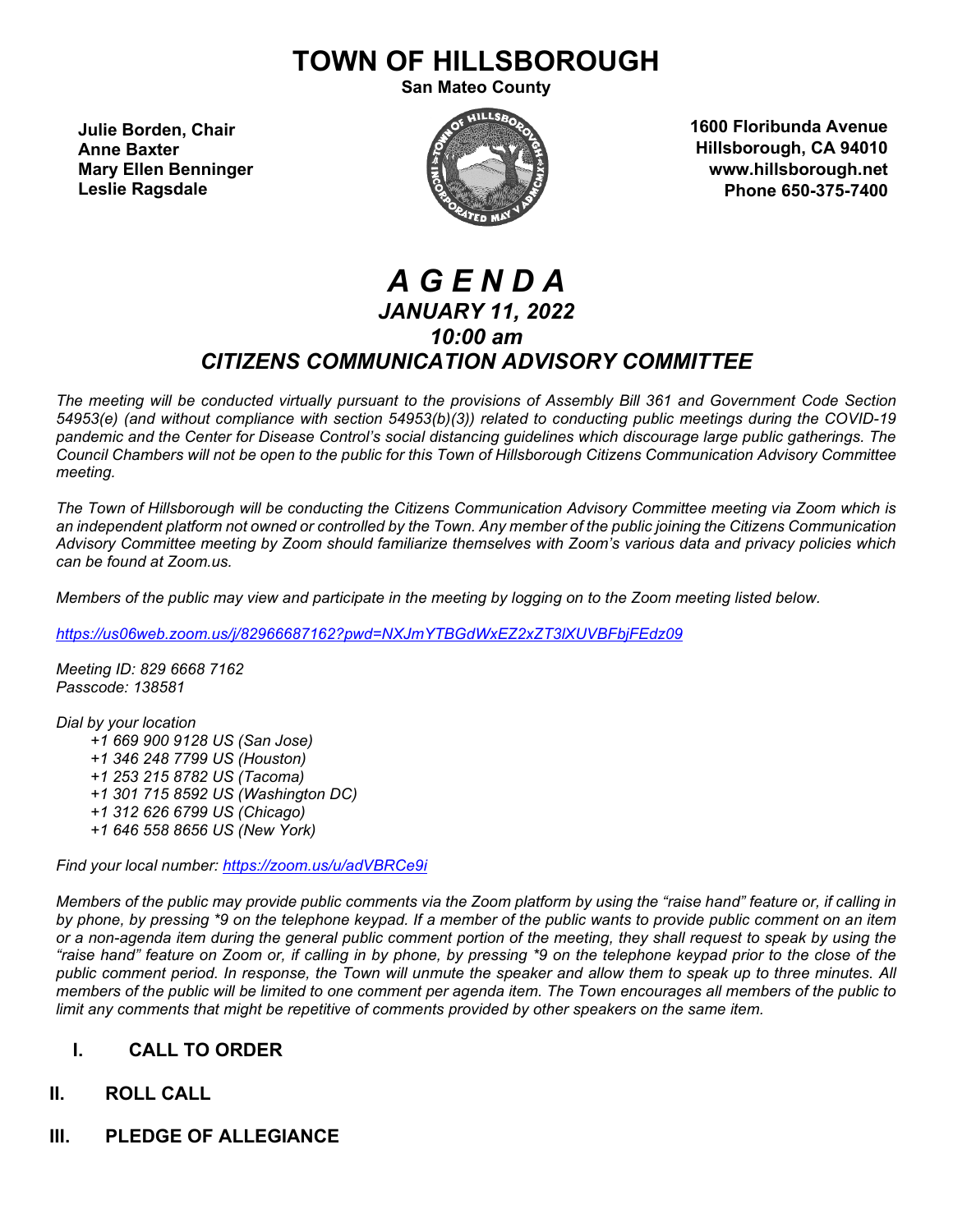Agenda – Citizens Communication Advisory Committee January 11, 2022 Page 2

## **IV. MINUTES: December 14, 2021**

## **V. PRESENTATION: Town Council Update**

#### **VI. PUBLIC COMMENT I:**

*This portion of the meeting is reserved for persons wishing to address the Citizens Communication Advisory Committee on any matter not on the agenda. Members of the public may provide comments via the Zoom platform by using the "raise hand" feature or, if calling in by phone, by pressing \*9 on the telephone keypad. In response, the Town will unmute the speaker and allow them to speak on any topic for up to three minutes. If there appears to be a large number of speakers, speaking time may be reduced to no less than 2 minutes, at the discretion of the Chair. Members of the public are limited to one comment at this time. State law prohibits the Citizens Communication Advisory Committee from discussing or acting on non-agenda items, and generally limits the ability of the Citizens Communication Advisory Committee to respond to any public comments made regarding non-agenda items.*

#### **VII. NEW BUSINESS:**

1. E-Announcement Topics

#### **VIII. DISCUSSION:**

- 2. Staff Updates
- 3. 2022 Q1 Newsletter Article Review

#### **IX. PUBLIC COMMENT II:**

*This portion of the meeting is reserved for persons wishing to address the Citizens Communication Advisory Committee on any matter not on the agenda. Members of the public may provide comments via the Zoom platform by using the "raise hand" feature or, if calling in by phone, by pressing \*9 on the telephone keypad. In response, the Town will unmute the speaker and allow them to speak on any topic for up to three minutes. If there appears to be a large number of speakers, speaking time may be reduced to no less than 2 minutes, at the discretion of the Chair. Members of the public are limited to one comment at this time. State law prohibits the Citizens Communication Advisory Committee from discussing or acting on non-agenda items, and generally limits the ability of the Citizens Communication Advisory Committee to respond to any public comments made regarding non-agenda items.*

# **X. ADJOURNMENT**

#### **SPECIAL ACCOMMODATIONS:**

*If you need a disability-related modification or accommodation, including auxiliary aids or services, to participate in the Citizens Communication Advisory Committee meeting, or if you need an agenda in an alternate form, please contact the City Clerk at 375-7412 at least 24 hours before the scheduled Citizens Communication Advisory Committee meeting.*

#### **ATTACHMENTS: Draft Town Newsletter Articles**

*Any items listed as "Attachments" to the agenda are available on the Town's website or at the City Clerk's office.*

*Any writings or documents provided to a majority of the Citizens Communication Advisory Committee regarding any item on this agenda, except as exempt from public disclosure under applicable law, will be made available for public inspection in the City Clerk's Office located at 1600 Floribunda Avenue, Hillsborough, CA 94010, during normal business hours.*

# **AUDIO / VISUAL ADVISORY:**